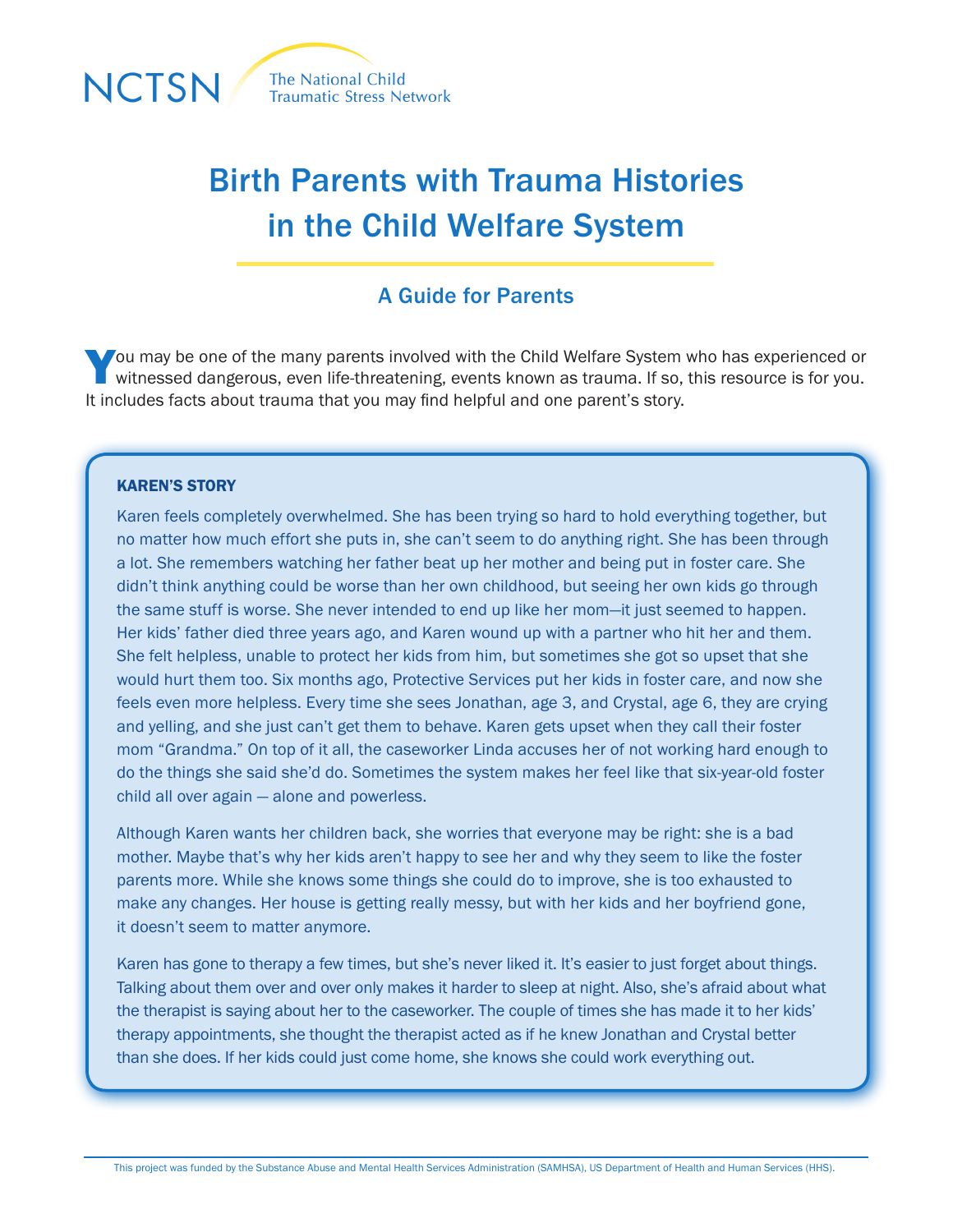# What is trauma?

A trauma is an intense event that threatens a person's life or safety in a way that is too much for the mind to handle and leaves the person powerless. Trauma can bring about physical reactions such as rapid heart rate, tense muscles, or shallow breathing. Common traumatic events could be going through or seeing:

- $\blacksquare$  Family violence
- $\blacksquare$  Sexual abuse
- $\blacksquare$  Emotional abuse
- $\blacksquare$  Violence in the community

For many parents, having a child removed from home and dealing with the child welfare system are traumatic events.

People who have experienced trauma might:

 $\blacksquare$  Have nightmares, memories, or flashbacks that feel as if they're going through the traumatic event all over again

Karen experienced trauma both as a child and as an adult. She saw and heard her father beating her mother. She was removed from her parents' home and put into foster care. As an adult, her partner hit her. Now, she tries not to talk about any of it, because thinking about the past makes it hard for her to sleep.

- $\blacksquare$  Avoid things or people that remind them of the trauma
- $\blacksquare$  Feel "on guard" or "jumpy," making it hard to sleep or concentrate

#### How can trauma affect you and your parenting?

A history of trauma may make it difficult for you to:

- Recognize what is safe and what is unsafe, and keep you and your children from harm
- **E** Stay in control of your emotions, especially in stressful situations like interviews with Child Protective Services, court hearings, or visits with your children
- $\blacksquare$  Deal with stress in healthy ways
- $\blacksquare$  Trust other people

When parents have lived through trauma, they may also struggle with reminders of those events. Reminders can happen without warning: a sound, smell, or even a feeling makes survivors of trauma feel the experience all over again. Reactions to reminders may include:

- $\blacksquare$  Physical feelings: rapid heartbeat, shallow breathing, or tense muscles
- Emotional over-reactions: anger, fear, irritability in situations or toward people— without even realizing it
- Avoiding: staying away from others or putting off daily tasks—in order to avoid more reminders
- $\blacksquare$  Using alcohol or drugs to try to feel better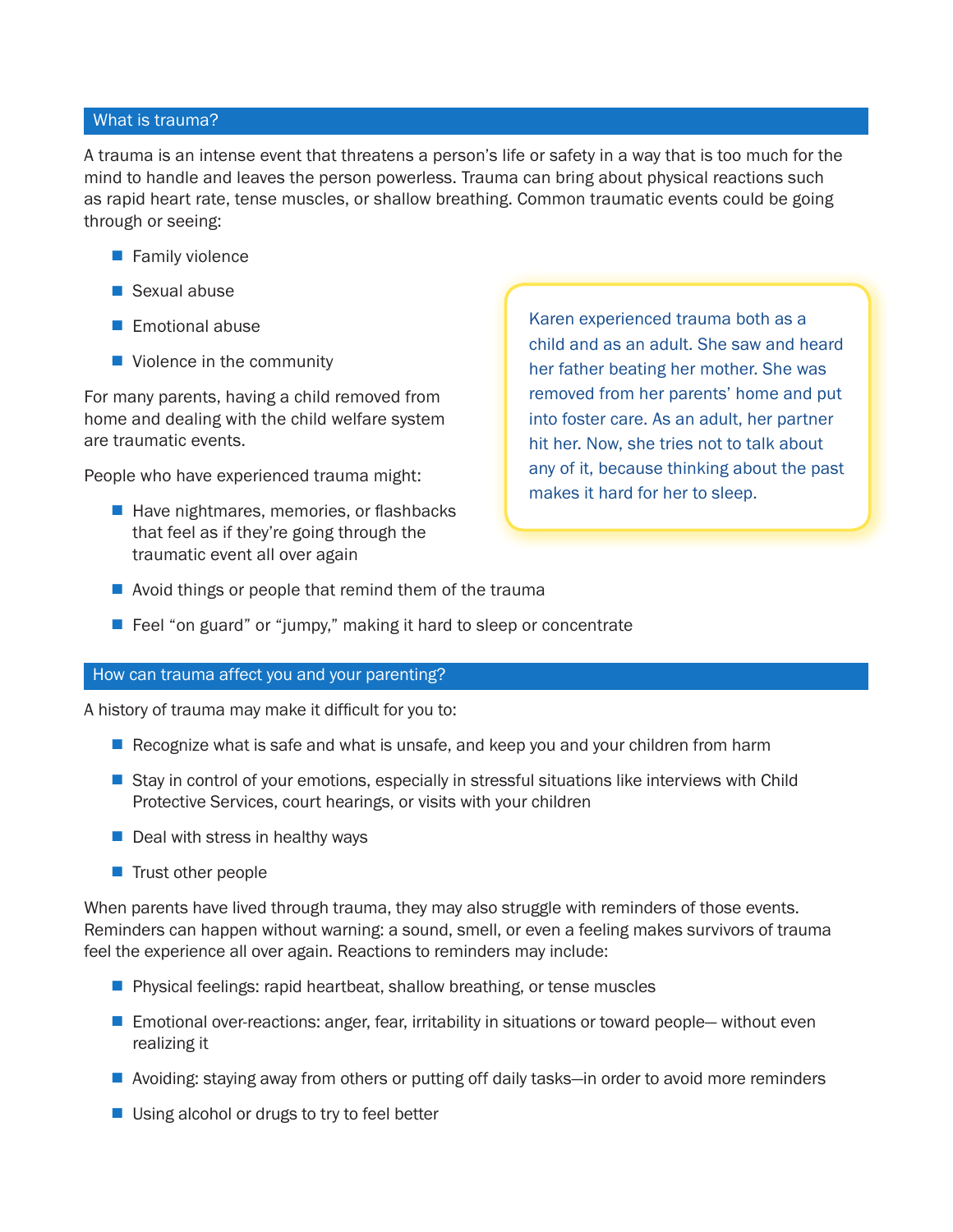Trauma can affect your relationship with your child:

- $\blacksquare$  Your children may not trust that you can keep them safe.
- $\blacksquare$  You and your children may remind each other of the traumatic event just by being together, even if you weren't together when it happened.
- You and your children may expect "bad things" to happen again.
- You may not recognize when your children's behaviors are caused by reactions to trauma reminders and think they are misbehaving on purpose to make you mad.

Karen has trouble trusting Linda, her case worker. Linda says she's there to help, but Karen can remember plenty of people who said they'd "be there," but have ended up hurting her. Also, Linda keeps telling her to talk to the therapist about her past, but Karen would much rather avoid thinking about it.

# What can you do?

If you are a parent who has had trauma, consider trying the following:

- **n** Remember that your symptoms are normal reactions to traumatic events.
- $\blacksquare$  Talk about your thoughts, feelings, and reactions with people you trust.
- $\blacksquare$  Become aware of reminders of traumatic events.
- $\blacksquare$  Learn healthy ways to feel safe and relaxed:
	- Practice slow breathing
	- Say positive things to yourself ("This is scary, but I'm safe now")
	- Listen to a relaxation CD or to music that calms you
	- Leave on a night light
- Find someone who has been in your shoes—who understands what it's like to be in the system and has come through it well. Your community may offer Peer Mentors or Parent Advocates for parents in the child welfare system.
- $\blacksquare$  Be patient with yourself. Healing is a process that takes time.
- $\blacksquare$  Be patient with your children; they may misbehave because of the trauma.
- $\blacksquare$  Seek professional help. Therapy is a good way to start making sense of what happened, how it has affected you, and how you can heal.